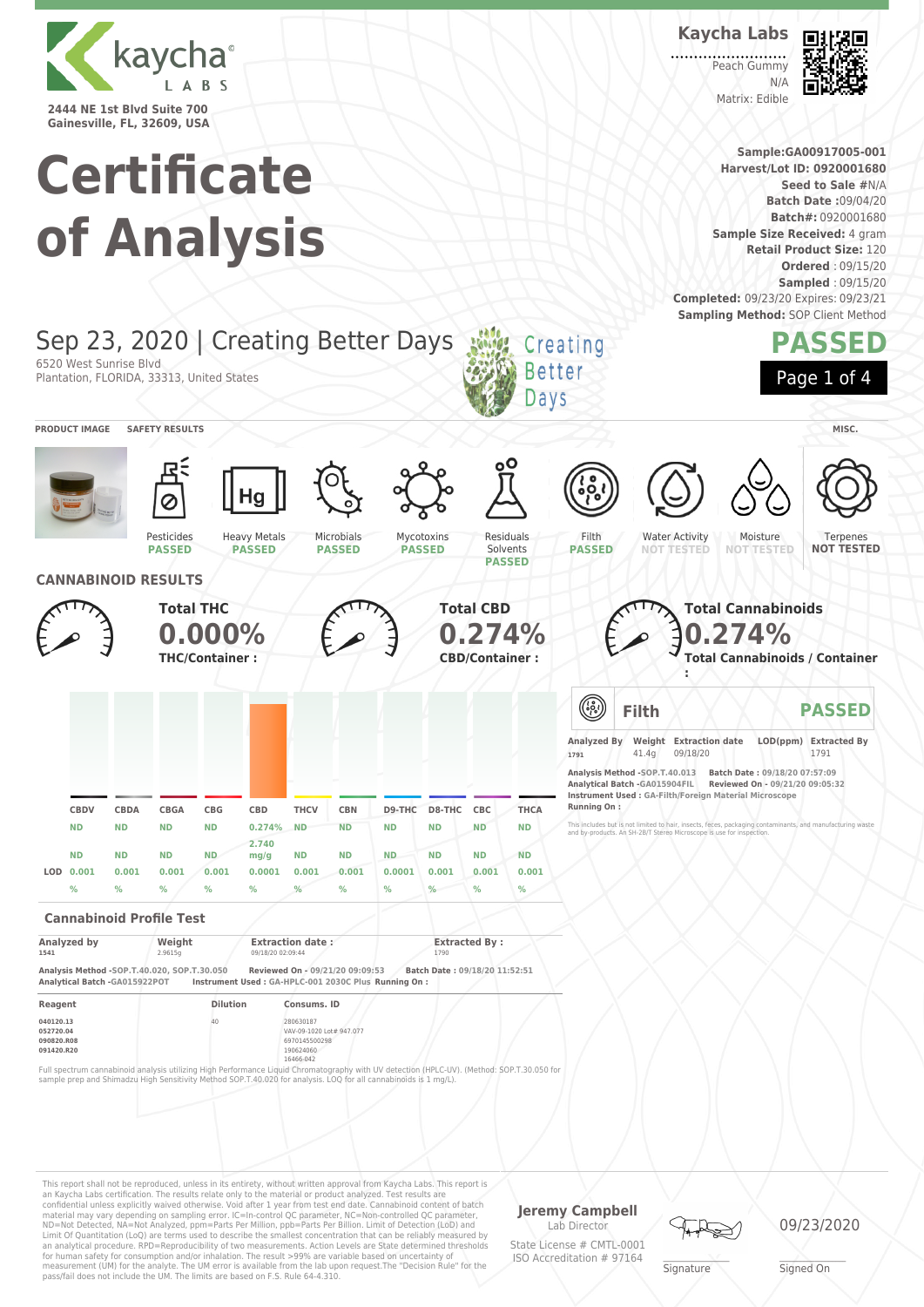

**2444 NE 1st Blvd Suite 700 Gainesville, FL, 32609, USA** **Kaycha Labs**

Peach Gummy N/A Matrix : Edible



Page 2 of 4

### **Certificate of Analysis MAY PASSED**

### **Creating Better Days**

 $\frac{d\vec{r}}{d\Omega}$ 

6520 West Sunrise Blvd Plantation, FLORIDA, 33313, United States **Telephone:** 7275604193 **Email:**Danny@tdslabs.com

**Sample :GA00917005-001 Harvest/LOT ID:0920001680 Batch# :** 0920001680

**Sampled :** 09/15/20 **Ordered :** 09/15/20

**Sample Size Received : 4 gram Completed :** 09/23/20**Expires:** 09/23/21 **Sample Method : SOP Client Method** 



### **Pesticides PASSED**

| <b>Pesticides</b>           | <b>LOD</b> | <b>Units</b> | <b>Action Level</b> | <b>Result</b> |
|-----------------------------|------------|--------------|---------------------|---------------|
| <b>ABAMECTIN B1A</b>        | 0.01       | ppm          | 0.3                 | <b>ND</b>     |
| <b>ACEPHATE</b>             | 0.01       | ppm          | 3                   | <b>ND</b>     |
| <b>ACEOUINOCYL</b>          | 0.01       | ppm          | $\overline{2}$      | <b>ND</b>     |
| <b>ACETAMIPRID</b>          | 0.01       | ppm          | 3                   | <b>ND</b>     |
| <b>ALDICARB</b>             | 0.01       | ppm          | 0.1                 | <b>ND</b>     |
| <b>AZOXYSTROBIN</b>         | 0.01       | ppm          | 3                   | <b>ND</b>     |
| <b>BIFENAZATE</b>           | 0.01       | ppm          | 3                   | <b>ND</b>     |
| <b>BIFENTHRIN</b>           | 0.01       | ppm          | 0.5                 | <b>ND</b>     |
| <b>BOSCALID</b>             | 0.01       | PPM          | 3                   | <b>ND</b>     |
| CARBARYL                    | 0.05       | ppm          | 0.5                 | <b>ND</b>     |
| <b>CARBOFURAN</b>           | 0.01       | ppm          | 0.1                 | <b>ND</b>     |
| <b>CHLORANTRANILIPROLE</b>  | 0.1        | ppm          | 3                   | <b>ND</b>     |
| <b>CHLORMEOUAT CHLORIDE</b> | 0.1        | ppm          | 3                   | <b>ND</b>     |
| <b>CHLORPYRIFOS</b>         | 0.01       | ppm          | 0.1                 | <b>ND</b>     |
| <b>CLOFENTEZINE</b>         | 0.02       | ppm          | 0.5                 | <b>ND</b>     |
| <b>COUMAPHOS</b>            | 0.01       | ppm          | 0.1                 | <b>ND</b>     |
| <b>DAMINOZIDE</b>           | 0.01       | ppm          | 0.1                 | <b>ND</b>     |
| <b>DIAZANON</b>             | 0.01       | ppm          | 0.2                 | <b>ND</b>     |
| <b>DICHLORVOS</b>           | 0.01       | ppm          | 0.1                 | <b>ND</b>     |
| <b>DIMETHOATE</b>           | 0.01       | ppm          | 0.1                 | <b>ND</b>     |
| <b>DIMETHOMORPH</b>         | 0.02       | ppm          | 3                   | <b>ND</b>     |
| <b>ETHOPROPHOS</b>          | 0.01       | ppm          | 0.1                 | <b>ND</b>     |
| <b>ETOFENPROX</b>           | 0.01       | ppm          | 0.1                 | <b>ND</b>     |
| <b>ETOXAZOLE</b>            | 0.01       | ppm          | 1.5                 | <b>ND</b>     |
| <b>FENHEXAMID</b>           | 0.01       | ppm          | 3                   | <b>ND</b>     |
| <b>FENOXYCARB</b>           | 0.01       | ppm          | 0.1                 | <b>ND</b>     |
| <b>FENPYROXIMATE</b>        | 0.01       | ppm          | $\overline{2}$      | <b>ND</b>     |
| <b>FIPRONIL</b>             | 0.01       | ppm          | 0.1                 | <b>ND</b>     |
| <b>FLONICAMID</b>           | 0.01       | ppm          | $\overline{2}$      | <b>ND</b>     |
| <b>FLUDIOXONIL</b>          | 0.01       | ppm          | 3                   | <b>ND</b>     |
| <b>HEXYTHIAZOX</b>          | 0.01       | ppm          | $\overline{2}$      | <b>ND</b>     |
| <b>IMAZALIL</b>             | 0.01       | ppm          | 0.1                 | <b>ND</b>     |
| <b>IMIDACLOPRID</b>         | 0.04       | ppm          | 3                   | <b>ND</b>     |
| <b>KRESOXIM-METHYL</b>      | 0.01       | ppm          | $\mathbf{1}$        | <b>ND</b>     |
| <b>MALATHION</b>            | 0.02       | ppm          | $\overline{2}$      | <b>ND</b>     |
| METALAXYL                   | 0.01       | ppm          | 3                   | <b>ND</b>     |
| <b>METHIOCARB</b>           | 0.01       | ppm          | 0.1                 | <b>ND</b>     |
| <b>METHOMYL</b>             | 0.01       | ppm          | 0.1                 | <b>ND</b>     |
| <b>MEVINPHOS</b>            | 0.01       | ppm          | 0.1                 | <b>ND</b>     |
| <b>MYCLOBUTANIL</b>         | 0.01       | ppm          | 3                   | <b>ND</b>     |
| <b>NALED</b>                | 0.025      | ppm          | 0.5                 | <b>ND</b>     |
| <b>OXAMYL</b>               | 0.05       | ppm          | 0.5                 | <b>ND</b>     |
| <b>PACLOBUTRAZOL</b>        | 0.01       | ppm          | 0.1                 | <b>ND</b>     |
| PHOSMET                     | 0.01       | ppm          | 0.2                 | <b>ND</b>     |
| <b>PIPERONYL BUTOXIDE</b>   | 0.1        |              | 3                   | <b>ND</b>     |
| <b>PRALLETHRIN</b>          | 0.01       | ppm<br>ppm   | 0.4                 | <b>ND</b>     |
|                             |            |              |                     |               |

| <b>Pesticides</b>                                                                                                                                                                                                                                                               | LOD                        | Units                                       | <b>Action Level</b>              | Result        |
|---------------------------------------------------------------------------------------------------------------------------------------------------------------------------------------------------------------------------------------------------------------------------------|----------------------------|---------------------------------------------|----------------------------------|---------------|
| <b>PROPICONAZOLE</b>                                                                                                                                                                                                                                                            | 0.01                       | ppm                                         | 1                                | <b>ND</b>     |
| <b>PROPOXUR</b>                                                                                                                                                                                                                                                                 | 0.01                       | ppm                                         | 0.1                              | <b>ND</b>     |
| <b>PYRETHRINS</b>                                                                                                                                                                                                                                                               | 0.05                       | ppm                                         | 1                                | <b>ND</b>     |
| <b>PYRIDABEN</b>                                                                                                                                                                                                                                                                | 0.02                       | ppm                                         | 3                                | <b>ND</b>     |
| <b>SPINETORAM</b>                                                                                                                                                                                                                                                               | 0.02                       | <b>PPM</b>                                  | 3                                | <b>ND</b>     |
| <b>SPIROMESIFEN</b>                                                                                                                                                                                                                                                             | 0.01                       | ppm                                         | 3                                | <b>ND</b>     |
| <b>SPIROTETRAMAT</b>                                                                                                                                                                                                                                                            | 0.01                       | ppm                                         | 3                                | <b>ND</b>     |
| <b>SPIROXAMINE</b>                                                                                                                                                                                                                                                              | 0.01                       | ppm                                         | 0.1                              | <b>ND</b>     |
| <b>TEBUCONAZOLE</b>                                                                                                                                                                                                                                                             | 0.01                       | ppm                                         | $\mathbf{1}$                     | <b>ND</b>     |
| <b>THIACLOPRID</b>                                                                                                                                                                                                                                                              | 0.01                       | ppm                                         | 0.1                              | <b>ND</b>     |
| <b>THIAMETHOXAM</b>                                                                                                                                                                                                                                                             | 0.05                       | ppm                                         | $\mathbf{1}$                     | <b>ND</b>     |
| <b>TOTAL CONTAMINANT LOAD</b><br>(PESTICIDES)                                                                                                                                                                                                                                   | $\Omega$                   | PPM                                         | 20                               | <b>ND</b>     |
| <b>TOTAL PERMETHRIN</b>                                                                                                                                                                                                                                                         | 0.01                       | ppm                                         | 1                                | <b>ND</b>     |
| <b>TOTAL SPINOSAD</b>                                                                                                                                                                                                                                                           | 0.01                       | ppm                                         | 3                                | <b>ND</b>     |
| <b>TRIFLOXYSTROBIN</b>                                                                                                                                                                                                                                                          | 0.01                       | ppm                                         | 3                                | <b>ND</b>     |
| <b>CHLORDANE *</b>                                                                                                                                                                                                                                                              | 0.01                       | PPM                                         | 0.1                              | <b>ND</b>     |
| PENTACHLORONITROBENZENE 0.01<br>$(PCNB)$ *                                                                                                                                                                                                                                      |                            | PPM                                         | 0.2                              | <b>ND</b>     |
| <b>PARATHION-METHYL *</b>                                                                                                                                                                                                                                                       | 0.01                       | PPM                                         | 0.1                              | <b>ND</b>     |
| <b>CAPTAN*</b>                                                                                                                                                                                                                                                                  | 0.025                      | PPM                                         | 3                                | <b>ND</b>     |
| <b>CHLORFENAPYR*</b>                                                                                                                                                                                                                                                            | 0.01                       | PPM                                         | 0.1                              | <b>ND</b>     |
| <b>CYFLUTHRIN *</b>                                                                                                                                                                                                                                                             | 0.01                       | PPM                                         | 1                                | <b>ND</b>     |
| <b>CYPERMETHRIN *</b>                                                                                                                                                                                                                                                           | 0.01                       | PPM                                         | $\mathbf{1}$                     | ND.           |
| ЕÉ<br><b>Pesticides</b><br>ଚା                                                                                                                                                                                                                                                   |                            |                                             |                                  | <b>PASSED</b> |
| Analyzed by<br>1850.1541                                                                                                                                                                                                                                                        | Weight<br>0.9946q          | <b>Extraction date</b><br>09/18/20 11:09:10 | <b>Extracted By</b><br>1541.1541 |               |
| Analysis Method - SOP.T.30.065, SOP.T.40.065,<br>SOP.T.30.065, SOP.T40.070<br>Analytical Batch - GA015821PES, GA015930VOL Reviewed On-09/21/20 09:05:32<br>Instrument Used : GA-LCMS-001 Pes , GA-<br>GCMS-003 Triple Quad Pest<br>Running On:<br>Batch Date: 09/16/20 16:40:32 |                            |                                             |                                  |               |
| <b>Dilution</b><br>Reagent                                                                                                                                                                                                                                                      | Consums, ID                |                                             |                                  |               |
| 091020.R23<br>10                                                                                                                                                                                                                                                                | 282066106<br>6970145500298 |                                             |                                  |               |

6970145500298 VAV-09-1020 (947.077) / ALK-09-1412 (9291.179) P734631 / P7411895

Pesticide screen is performed using LC-MS which can screen down to below single digit ppb concentrations for regulated Pesticides. Currently we analyze for 67 Pesticides. (Method: SOP.T.30.060 Sample Preparation for<br>Pesticides Analysis via LCMSMS and SOP.T40.065 Procedure for Pesticide Quantification Using LCMS). \* Volatile<br>Pesti for regulated Pesticides. Analytes marked with an asterisk were tested using GC-MS.

This report shall not be reproduced, unless in its entirety, without written approval from Kaycha Labs. This report is an Kaycha Labs certification. The results relate only to the material or product analyzed. Test results are<br>confidential unless explicitly waived otherwise. Void after 1 year from test end date. Cannabinoid content of batc

**Jeremy Campbell** Lab Director State License # CMTL-0001

ISO Accreditation # 97164





**Signature**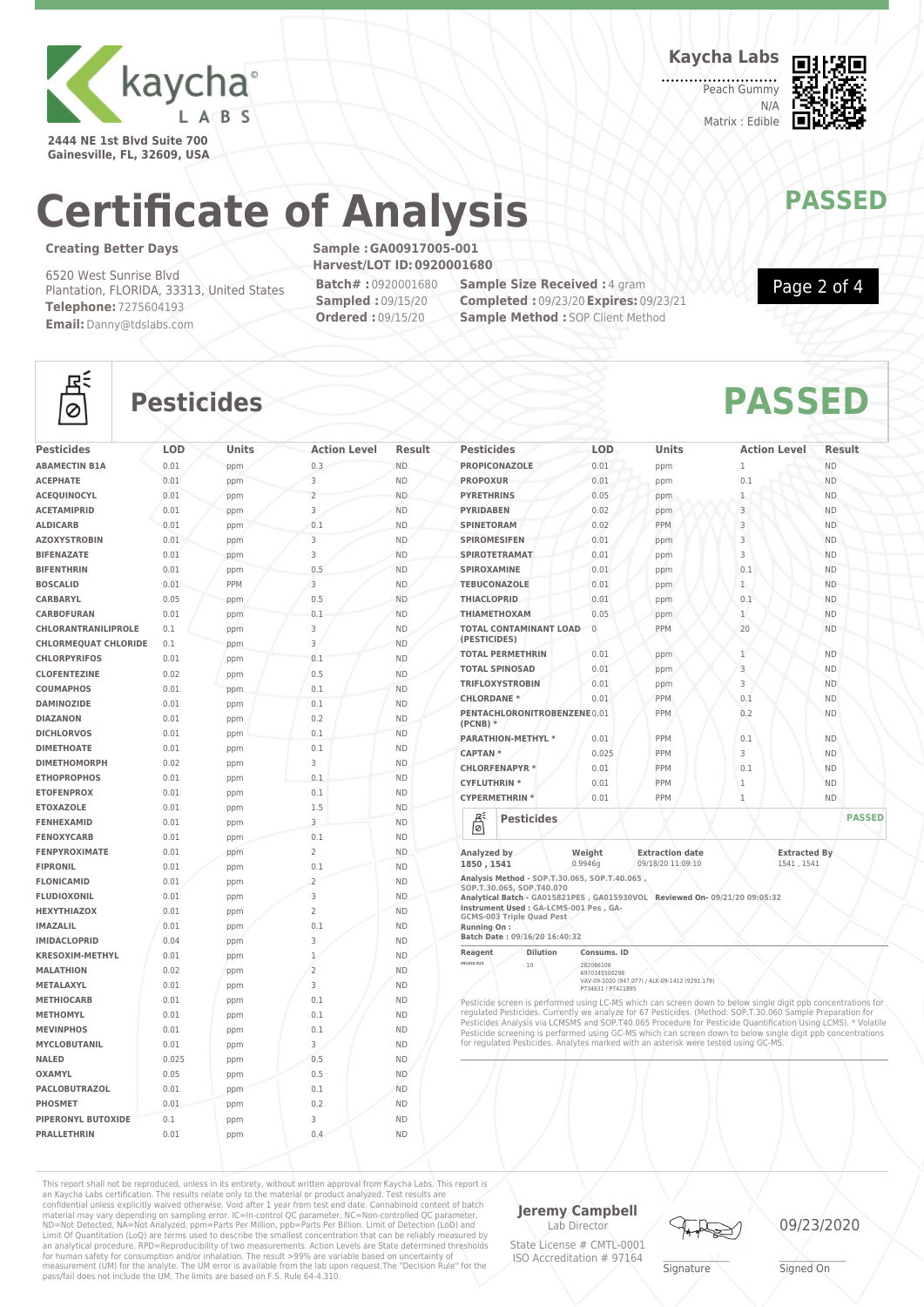

**2444 NE 1st Blvd Suite 700 Gainesville, FL, 32609, USA** **Kaycha Labs**

Peach Gummy N/A Matrix : Edible



Page 3 of 4

# **Certificate of Analysis MAY PASSED**

### **Creating Better Days**

6520 West Sunrise Blvd Plantation, FLORIDA, 33313, United States **Telephone:** 7275604193 **Email:**Danny@tdslabs.com

**Sample :GA00917005-001 Harvest/LOT ID:0920001680 Batch# :** 0920001680 **Sampled :** 09/15/20 **Ordered :** 09/15/20

**Sample Size Received : 4 gram Completed :** 09/23/20**Expires:** 09/23/21 **Sample Method : SOP Client Method** 



**Residual Solvents PASSED**



| Solvent                     | <b>LOD</b> | Units | Action<br>Level<br>(PPM) | Pass/Fail   | Result    |
|-----------------------------|------------|-------|--------------------------|-------------|-----------|
| <b>PROPANE</b>              | 500        | ppm   | 5000                     | <b>PASS</b> | <b>ND</b> |
| <b>BUTANES (N-BUTANE)</b>   | 500        | ppm   | 5000                     | <b>PASS</b> | <b>ND</b> |
| <b>ETHYLENE OXIDE</b>       | 0.5        | ppm   | 5                        | <b>PASS</b> | <b>ND</b> |
| <b>METHANOL</b>             | 25         | ppm   | 250                      | <b>PASS</b> | <b>ND</b> |
| <b>ETHANOL</b>              | 500        | ppm   | 5000                     | <b>PASS</b> | <b>ND</b> |
| <b>PENTANES (N-PENTANE)</b> | 75         | ppm   | 750                      | <b>PASS</b> | <b>ND</b> |
| <b>ETHYL ETHER</b>          | 50         | ppm   | 500                      | <b>PASS</b> | <b>ND</b> |
| <b>ACETONE</b>              | 75         | ppm   | 750                      | <b>PASS</b> | <b>ND</b> |
| 2-PROPANOL                  | 50         | ppm   | 500                      | <b>PASS</b> | <b>ND</b> |
| <b>ACETONITRILE</b>         | 6          | ppm   | 60                       | <b>PASS</b> | <b>ND</b> |
| <b>DICHLOROMETHANE</b>      | 12.5       | ppm   | 125                      | <b>PASS</b> | <b>ND</b> |
| <b>N-HEXANE</b>             | 25         | ppm   | 250                      | <b>PASS</b> | <b>ND</b> |
| <b>ETHYL ACETATE</b>        | 40         | ppm   | 400                      | <b>PASS</b> | <b>ND</b> |
| <b>BENZENE</b>              | 0.1        | ppm   | $\mathbf{1}$             | <b>PASS</b> | <b>ND</b> |
| <b>HEPTANE</b>              | 500        | ppm   | 5000                     | <b>PASS</b> | <b>ND</b> |
| <b>TOLUENE</b>              | 15         | ppm   | 150                      | <b>PASS</b> | <b>ND</b> |
| <b>TOTAL XYLENES</b>        | 15         | ppm   | 150                      | <b>PASS</b> | <b>ND</b> |
| <b>CHLOROFORM</b>           | 0.2        | ppm   | $\overline{2}$           | <b>PASS</b> | <b>ND</b> |
| <b>1.2-DICHLOROETHANE</b>   | 0.2        | ppm   | $\overline{2}$           | <b>PASS</b> | <b>ND</b> |
| 1,1-DICHLOROETHENE          | 0.8        | ppm   | 8                        | <b>PASS</b> | <b>ND</b> |
| <b>TRICHLOROETHYLENE</b>    | 2.5        | ppm   | 25                       | <b>PASS</b> | <b>ND</b> |
|                             |            |       |                          |             |           |

| <u>oo</u>                 |                                                                                                                                  | <b>Residual Solvents</b>                                              | <b>PASSED</b>                                                               |
|---------------------------|----------------------------------------------------------------------------------------------------------------------------------|-----------------------------------------------------------------------|-----------------------------------------------------------------------------|
| <b>Analyzed by</b><br>508 | Weight<br>0.0235g                                                                                                                | <b>Extraction date</b><br>09/21/20 09:09:33                           | <b>Extracted By</b><br>650                                                  |
|                           | Analysis Method -SOP.T.40.032<br>Analytical Batch -GA015996SOL<br>Running On: 09/22/20 08:26:01<br>Batch Date: 09/21/20 09:23:44 | Instrument Used: GA-GCMS-001 Headspace Solvent                        | Reviewed On - 09/22/20 10:23:35                                             |
| Reagent                   | <b>Dilution</b>                                                                                                                  | <b>Consums, ID</b>                                                    |                                                                             |
|                           |                                                                                                                                  | 24154107<br>ach-20-1720                                               |                                                                             |
|                           |                                                                                                                                  | single digit nom concentrations. Currently we analyze for 21 Residual | Residual solvents screening is performed using GC-MS which can detect below |

single digit ppm concentrations. Currently we analyze for 21 Residual solvents.(Method: SOP.T.40.032 Residual Solvents Analysis via GC-MS).

This report shall not be reproduced, unless in its entirety, without written approval from Kaycha Labs. This report is<br>an Kaycha Labs certification. The results relate only to the materal or product analyzed. Test results an analytical procedure. RPD=Reproducibility of two measurements. Action Levels are State determined thresholds<br>for human safety for consumption and/or inhalation. The result >99% are variable based on uncertainty of<br>measu

#### **Jeremy Campbell** Lab Director

State License # CMTL-0001 ISO Accreditation # 97164



**Signature** 

09/23/2020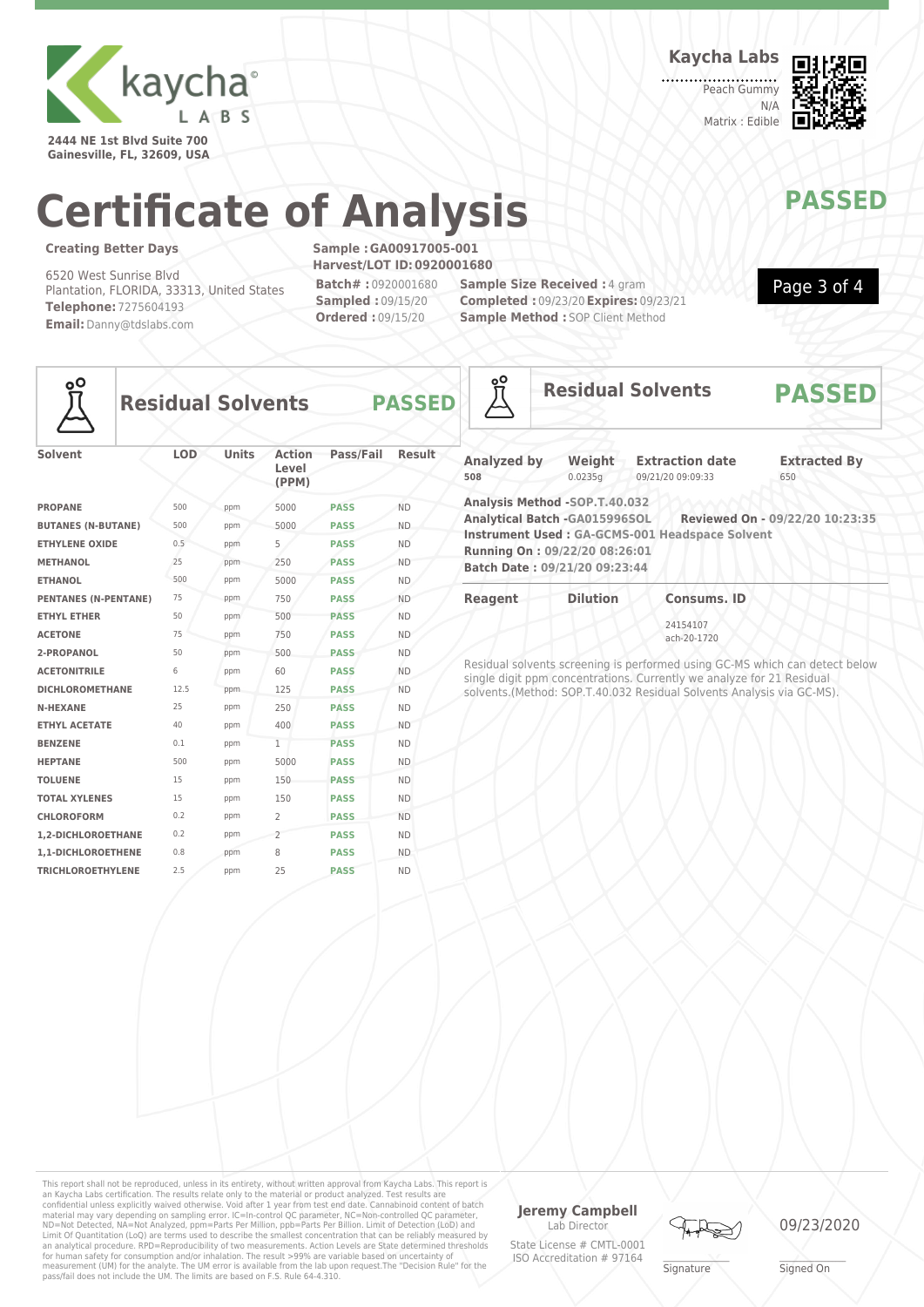

**2444 NE 1st Blvd Suite 700 Gainesville, FL, 32609, USA** **Kaycha Labs**

Peach Gummy N/A Matrix : Edible



# **Certificate of Analysis MANAWAPASSED**

#### **Creating Better Days**

6520 West Sunrise Blvd Plantation, FLORIDA, 33313, United States **Telephone:** 7275604193 **Email:**Danny@tdslabs.com

**Sample :GA00917005-001 Harvest/LOT ID:0920001680 Batch# :** 0920001680 **Sampled :** 09/15/20 **Ordered :** 09/15/20

**Sample Size Received : 4 gram Completed :** 09/23/20**Expires:** 09/23/21 **Sample Method : SOP Client Method** 



**Microbials PASSED Analyte LOD Result Analyte ASPERGILLUS FLAVUS ASPERGILLUS\_FUMIGATUS**<br> **ASPERGILLUS\_NIGER** not present in 1 gram. **AFLATOXIN G1**<br>
not present in 1 gram. **AFLATOXIN B2 ASPERGILLUS\_NIGER ASPERGILLUS\_NIGER**<br> **ASPERGILLUS TERREUS NOTO DESCRIPTION OF DESCRIPTION AND DESCRIPTION OF DESCRIPTION AND 0.02**<br> **ASPERGILLUS TERREUS ADD** 0.02 **ESCHERICHIA\_COLI\_SHIGELLA\_SPP** not present in 1 gram.<br> **ESCHERICHIA\_SPECIFIC\_GENE** not present in 1 gram. SALMONELLA\_SPECIFIC\_GENE **Analysis Method -SOP.T.40.043 / SOP.T.40.044 Analytical Batch -GA015916MIC Batch Date : 09/18/20 Instrument Used : GA-093 PathogenDx Scanner Running On : Analyzed by Weight Extraction date Extracted By 1748** 1.0203g 09/18/20 1790 **Mycotoxins PASSED Analyte LOD Units Result Action Level (PPM) AFLATOXIN G2 0.002 ppm** ND 0.02 **hot present in 1 gram. AFLATOXIN G1 0.002 ppm** ND 0.02 **AFLATOXIN B1 0.002 ppm** ND 0.02 **OCHRATOXIN A+ 0.002 ppm** ND 0.02 **Analysis Method -SOP.T.30.065, SOP.T.40.065 Analytical Batch -GA015888MYC | Reviewed On - 09/21/20 16:38:04 Instrument Used : GA-LCMS-001 MYC Running On : Batch Date : 09/17/20 14:09:25 Analyzed by Weight Extraction date Extracted By 1850** 0.9946g 09/21/20 04:09:44 1850

**Dilution**

10

Microbiological testing for Fungal and Bacterial Identification via Polymerase Chain Reaction (PCR) method<br>consisting of sample DNA amplified via tandem Polymerase Chain Reaction (PCR) as a crude lysate which avoids<br>purifi

Aflatoxins B1, B2, G1, G2, and Ochratoxins A testing using LC-MS. (Method: SOP.T.30.065 for Sample Preparation and SOP.T40.065 Procedure for Mycotoxins Quantification Using LCMS. LOQ 1.0 ppb). Aflatoxin B1, B2, G1, and G2 must individually be <20ug/Kg. Ochratoxins must be <20µg/Kg.

| <b>Heavy Metals</b>           |             |                                                               | <b>PASSED</b>                                                                                                                                                 |  |
|-------------------------------|-------------|---------------------------------------------------------------|---------------------------------------------------------------------------------------------------------------------------------------------------------------|--|
| Reagent                       |             | <b>Dilution</b>                                               | Consums. ID                                                                                                                                                   |  |
|                               |             | 50                                                            | 190624060<br>106667-05-100719                                                                                                                                 |  |
| LOD                           | <b>Unit</b> | Result                                                        | <b>Action Level (PPM)</b>                                                                                                                                     |  |
| 0.02                          | <b>PPM</b>  | <b>ND</b>                                                     | 1.5                                                                                                                                                           |  |
| 0.02                          | <b>PPM</b>  | <b>ND</b>                                                     | 0.5                                                                                                                                                           |  |
| 0.02                          | <b>PPM</b>  | <b>ND</b>                                                     | 3                                                                                                                                                             |  |
| 0.05                          | <b>PPM</b>  | <b>ND</b>                                                     | 0.5                                                                                                                                                           |  |
| Weight                        |             |                                                               | <b>Extracted By</b>                                                                                                                                           |  |
| 0.5029q                       |             |                                                               | 1791                                                                                                                                                          |  |
|                               |             |                                                               |                                                                                                                                                               |  |
|                               |             |                                                               |                                                                                                                                                               |  |
|                               |             |                                                               |                                                                                                                                                               |  |
| Running On: 09/22/20 11:12:49 |             |                                                               |                                                                                                                                                               |  |
|                               |             | 092220.R01<br>091720.R01<br>Instrument Used: GA-ICPMS-001-DER | <b>Extraction date</b><br>09/21/20 12:09:54<br>Analysis Method -SOP.T.40.050, SOP.T.30.052<br>Analytical Batch -GA016004HEA   Reviewed On - 09/22/20 15:18:51 |  |

Heavy Metals screening is performed using ICP-MS (Inductively Coupled Plasma – Mass Spectrometer) which can screen down to below single digit ppb concentrations for regulated heavy metals using Method SOP.T.30.052 Sample Preparation for Heavy Metals Analysis via ICP-MS and SOP.T.40.050 Heavy Metals Analysis via ICP-MS.

This report shall not be reproduced, unless in its entirety, without written approval from Kaycha Labs. This report is an Kaycha Labs certification. The results relate only to the material or product analyzed. Test results are<br>confidential unless explicitly waived otherwise. Void after 1 year from test end date. Cannabinoid content of bat Limit Of Quantitation (LoQ) are terms used to describe the smallest concentration that can be reliably measured by an analytical procedure. RPD=Reproducibility of two measurements. Action Levels are State determined thresholds for human safety for consumption and/or inhalation. The result >99% are variable based on uncertainty of measurement (UM) for the analyte. The UM error is available from the lab upon request.The "Decision Rule" for the pass/fail does not include the UM. The limits are based on F.S. Rule 64-4.310.

**Jeremy Campbell** Lab Director State License # CMTL-0001 ISO Accreditation # 97164





**Signature**